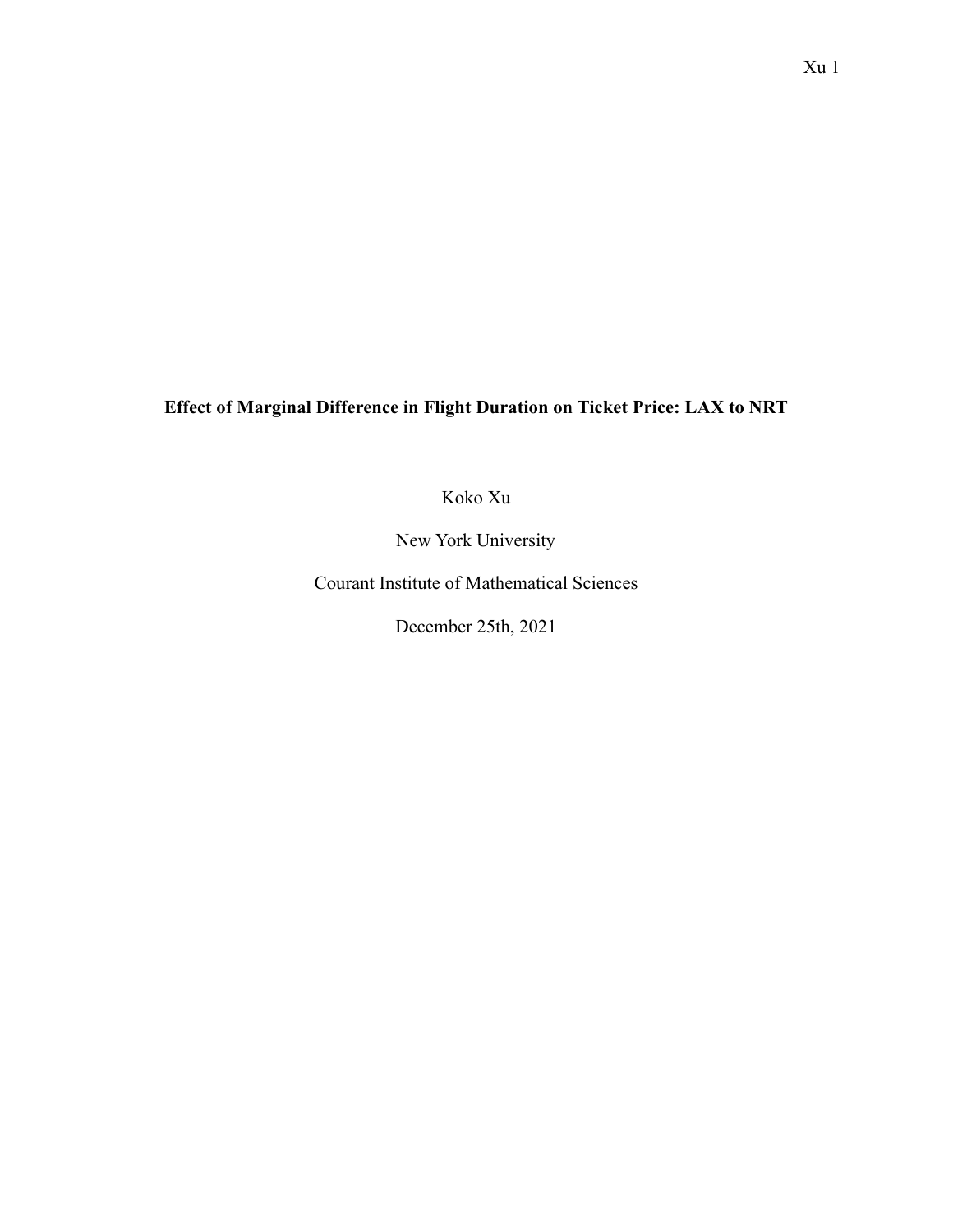### **Introduction**

In this research paper, I look to explore the relationship between the marginal differences in airplane flight time and the prices of airplane tickets.

This research topic is inspired by Venus Aerospace, a Hypersonic Transportation startup promising to deliver cost-effective global transports in one hour. According to Bloomberg Business, Venus Aerospace founders Sarah and Andrew Duggleby left Virgin Orbit to start the company because their Tokyo to Los Angeles flight time caused them to miss Sarah's grandmother's 95th birthday.

Although the reported flight is from Narita International Airport (NRT) to Los Angeles International Airport (LAX), given my residence in the United States, along with my hypothesis that airfares in either direction are comparable, I decided to explore the flight route of LAX to NRT instead.

It is known from Economics that Consumer Utility is the direct driver of Consumer Willingness to Pay. I wish to explore how much of Consumer Utility in the abovementioned flight route is due to flight time, and how said Utility Factor influence WTP and therefore price. Ultimately, I aim to use my findings to develop a basic pricing model for Venus Aerospace's one-hour transportation solution.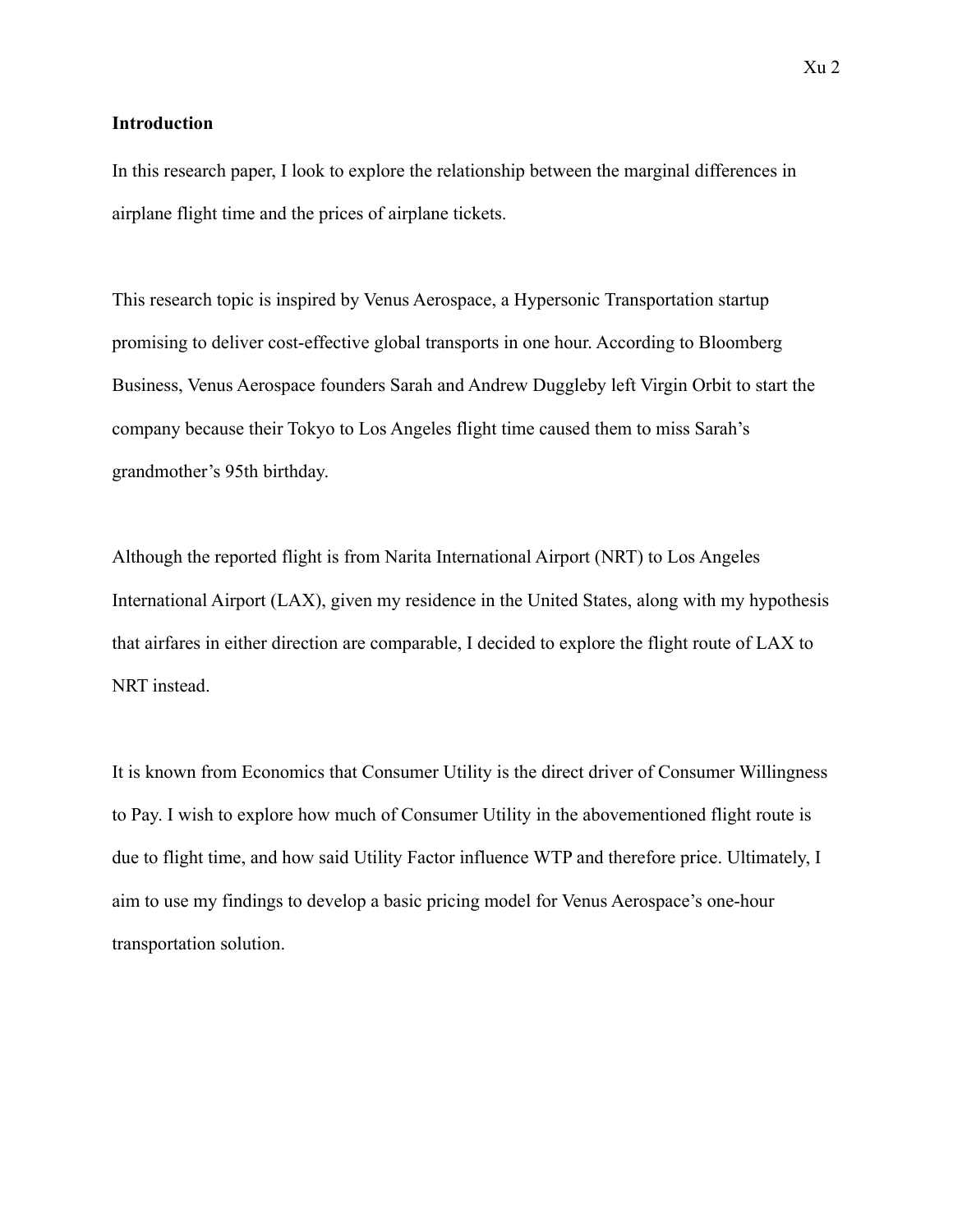### **Methodology**

### *Data Collection*

The data used in this study are drawn from the flight bookings platform kayak.com. I drew data from the website pertaining to all flights from LAX to NRT, from December 26th, 2021 to January 1st, 2022. This period spans seven consecutive days, eliminating day-of-week bias. Three data points are collected: Airline, Flight Duration, and Price. The data is compiled into a CSV file.

### *Data Handling*

I used Python and Pandas to organize and clean the data. I uploaded the CSV file as a dataframe and printed the first and last lines, as well as some basic information about the data for reference.

### *1. Data Cleaning*

First, I converted the Flight Duration column from the String format of "##h ##m" into the Int format of "####" with minutes as the unit. Next, I converted the Price column from the String format of "\$#,###.00" into the Int format of "####" with USD as the unit.

## *2. Data Organization*

I organized the data by Airline and created a new dataframe for each airline containing said airline's data entries. This is because different airlines provide different utilities to their customers - some are known for good customer service and more comfortable seats; others are known for cheap prices and long waiting times - and thus, conducting separate analyses on each airline eliminates quality bias and highlights flight duration as the main driver of price.

### *3. Data Visualization*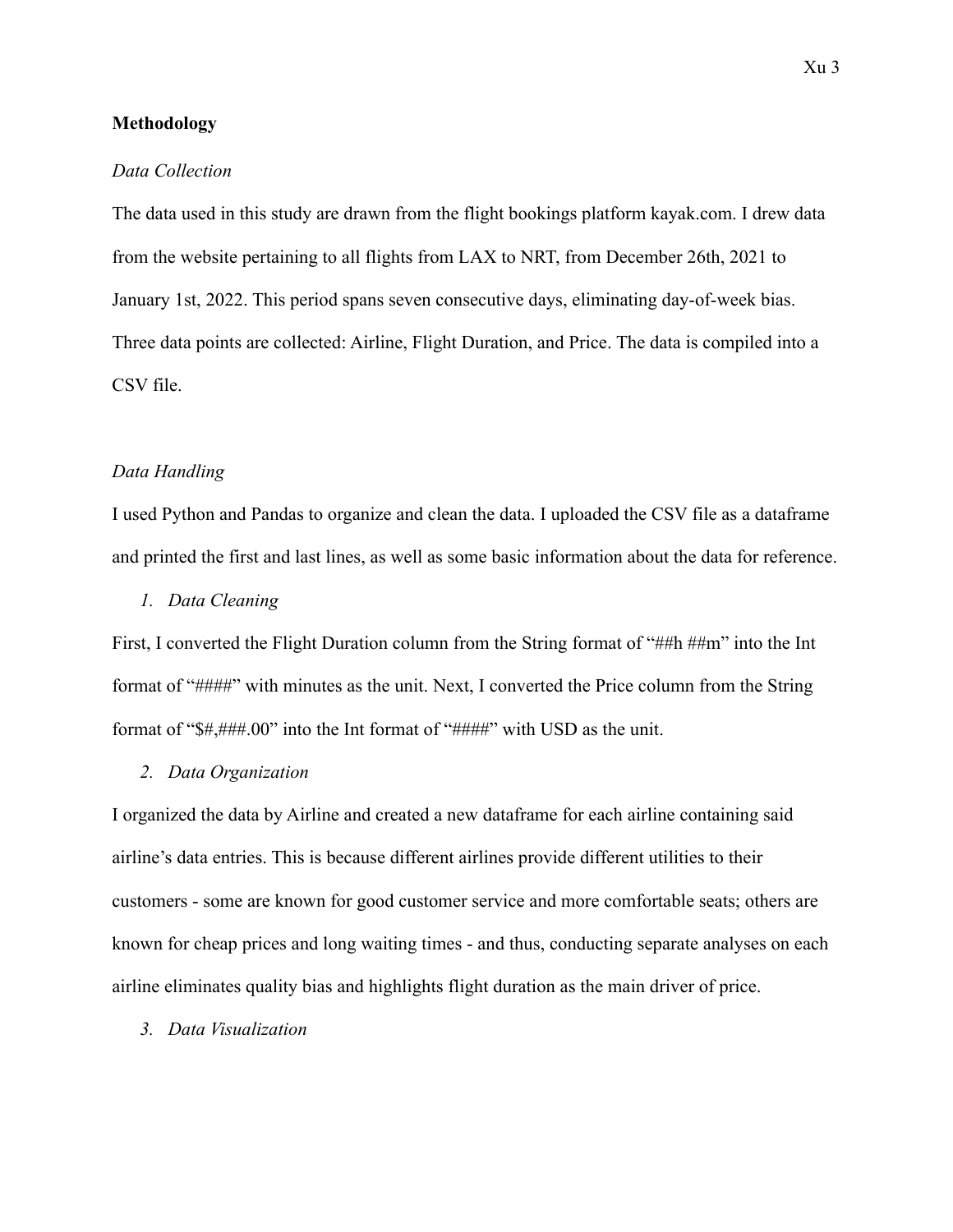I used Seaborn and Matplotlib to plot the data with Time on the x-axis and Price on the y-axis. I also ran a linear regression between the two variables to produce a line of best fit. Note that this LoBF does not take into account the difference in service of different airlines, it is produced merely for visual demonstration.

#### *4. Data Selection*

Kayak.com assumes browsers are searching for the cheapest possible offerings, and therefore the majority of ticket listings show prices for Economy Class tickets. However, on occasions when the Economy Class is sold out, the next cheapest class ticket is shown. In order to eliminate outliers resulting from data describing Business Class and First Class ticket prices, I created a new column of data called "Ratio" where entries are calculated by Price divided by Time of the flight. I assumed that the distribution of this ratio for the flight LAX to NRT follows the Normal Distribution. Under this assumption, I eliminated any data points with ratios above one standard deviation of the mean to preserve the bottom 84% of the distribution.

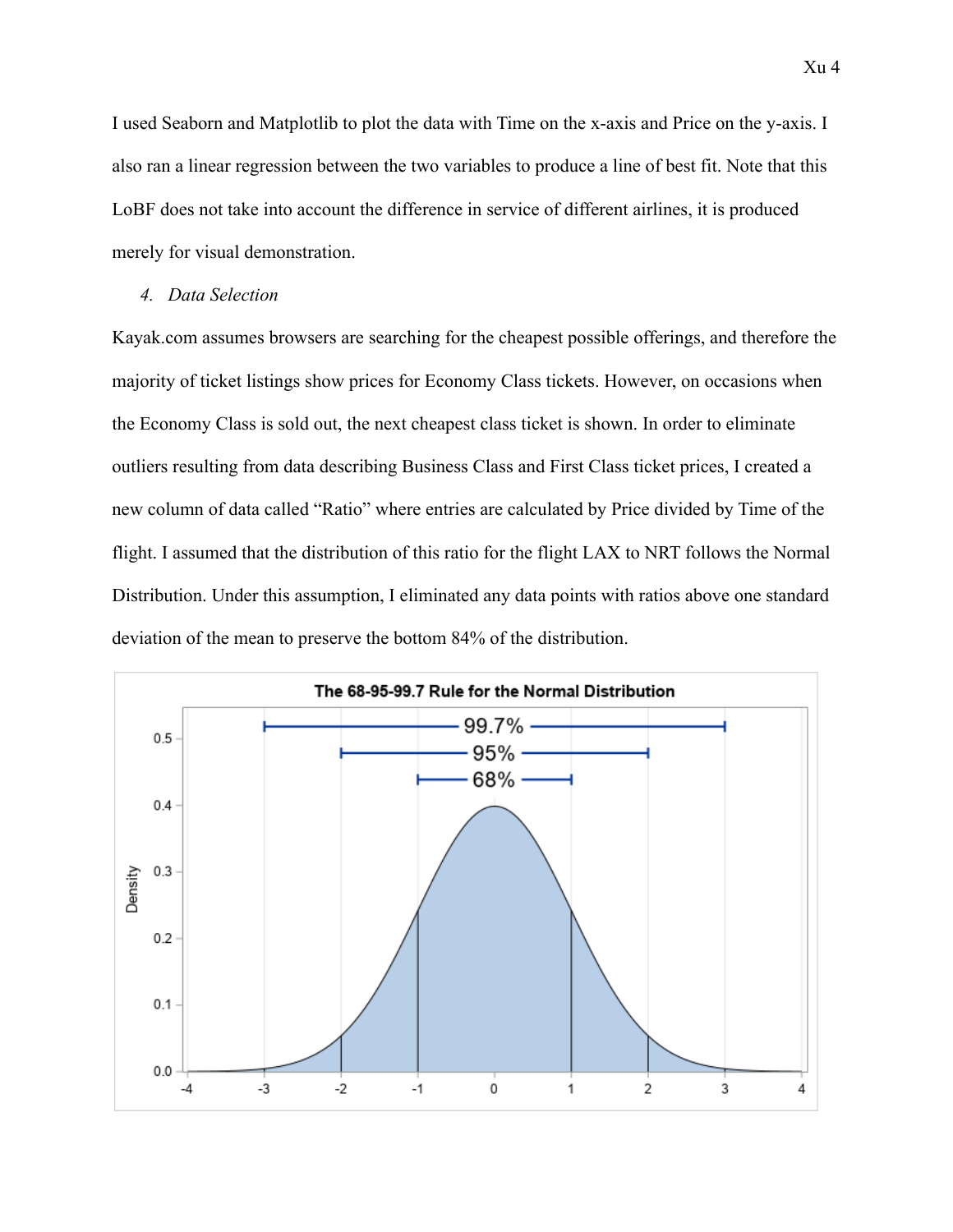### *5. Data Analysis*

I used Pandas and Numpy to analyze the cohorts of data. I calculated the Overall Correlation of the dataframe for reference. I found the slope of the line of best fit with Time as the independent variable and Price as the dependent variable for each Airline. I then calculated the weight of the slope for the airline, defined by the number of data entries from the airline after eliminating outliers divided by the total number of entries after eliminating outliers. I multiplied the slope by the weight to arrive at the weighted slope of the airline, and summed the weighted slope of all airlines to arrive at Weighted Average Slope for all airlines. I repeated this process to find the Weighted Average Intercept for all airlines.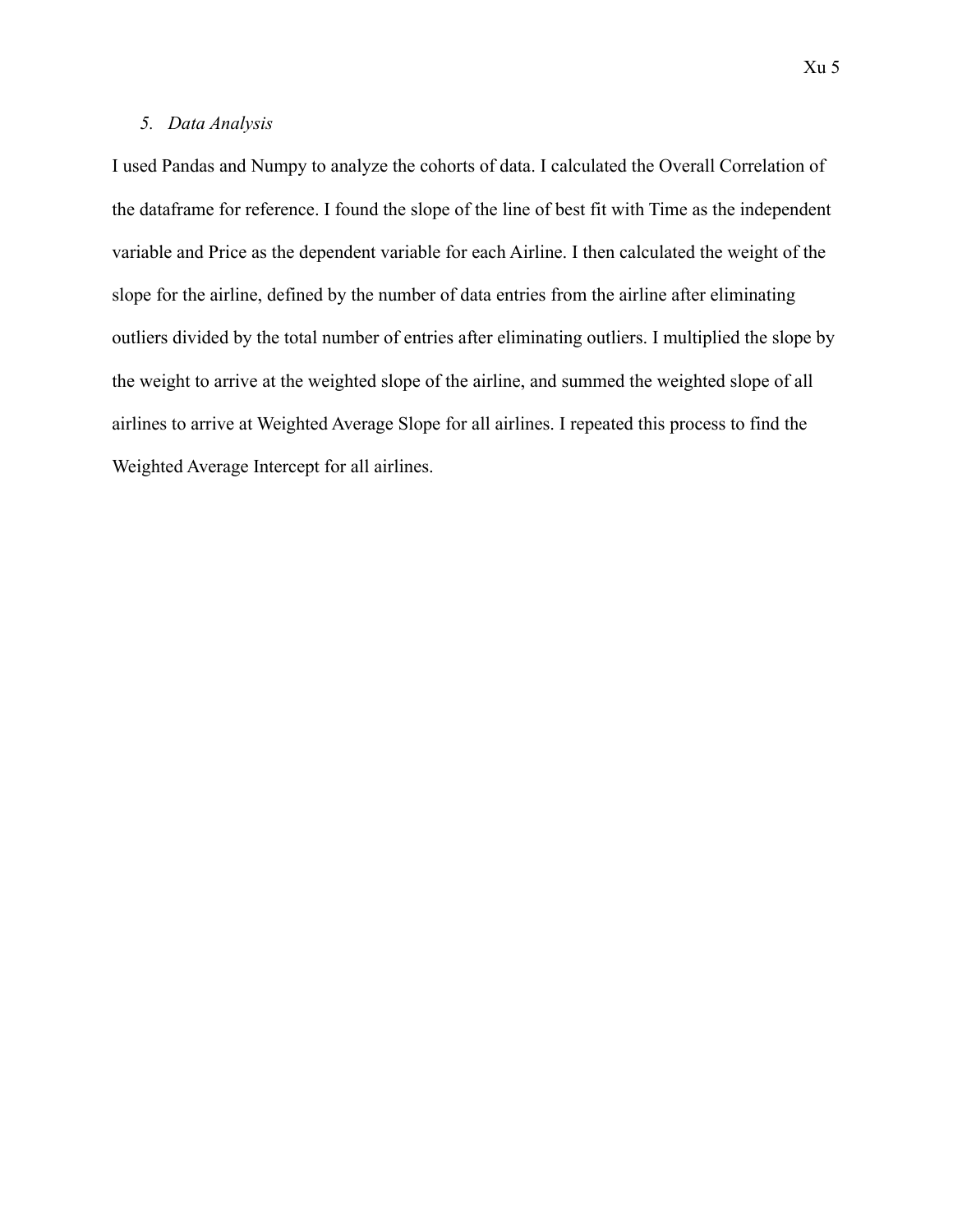# **Results**

## *Data Collection*

| <b>Airline</b>            | Time    | Price      |
|---------------------------|---------|------------|
| <b>Japan Airlines</b>     | 11h 55m | \$582.00   |
| <b>ANA</b>                | 12h 00m | \$642.00   |
| <b>United Airlines</b>    | 14h 15m | \$610.00   |
| Air Canada                | 15h 15m | \$448.00   |
| <b>United Airlines</b>    | 16h 30m | \$610.00   |
| <b>Alaska Airlines</b>    | 17h 00m | \$1,808.00 |
| <b>Alaska Airlines</b>    | 17h 10m | \$1,940.00 |
| Air Canada                | 29h 40m | \$425.00   |
| <b>Singapore Airlines</b> | 11h 45m | \$471.00   |
| <b>Japan Airlines</b>     | 11h 55m | \$582.00   |
| <b>ANA</b>                | 12h 00m | \$617.00   |
| <b>ANA</b>                | 14h 05m | \$647.00   |
| <b>United Airlines</b>    | 14h 15m | \$610.00   |
| Air Canada                | 15h 15m | \$500.00   |
| <b>ANA</b>                | 16h 20m | \$647.00   |
| <b>Alaska Airlines</b>    | 16h 20m | \$5,541.00 |
| <b>United Airlines</b>    | 16h 30m | \$610.00   |
| Air Canada                | 32h 08m | \$425.00   |
| <b>Alaska Airlines</b>    | 35h 05m | \$1,790.00 |
| <b>United Airlines</b>    | 11h 50m | \$362.00   |
| <b>ZIPAIR</b>             | 11h 55m | \$362.00   |
| <b>Japan Airlines</b>     | 11h 55m | \$392.00   |
|                           |         |            |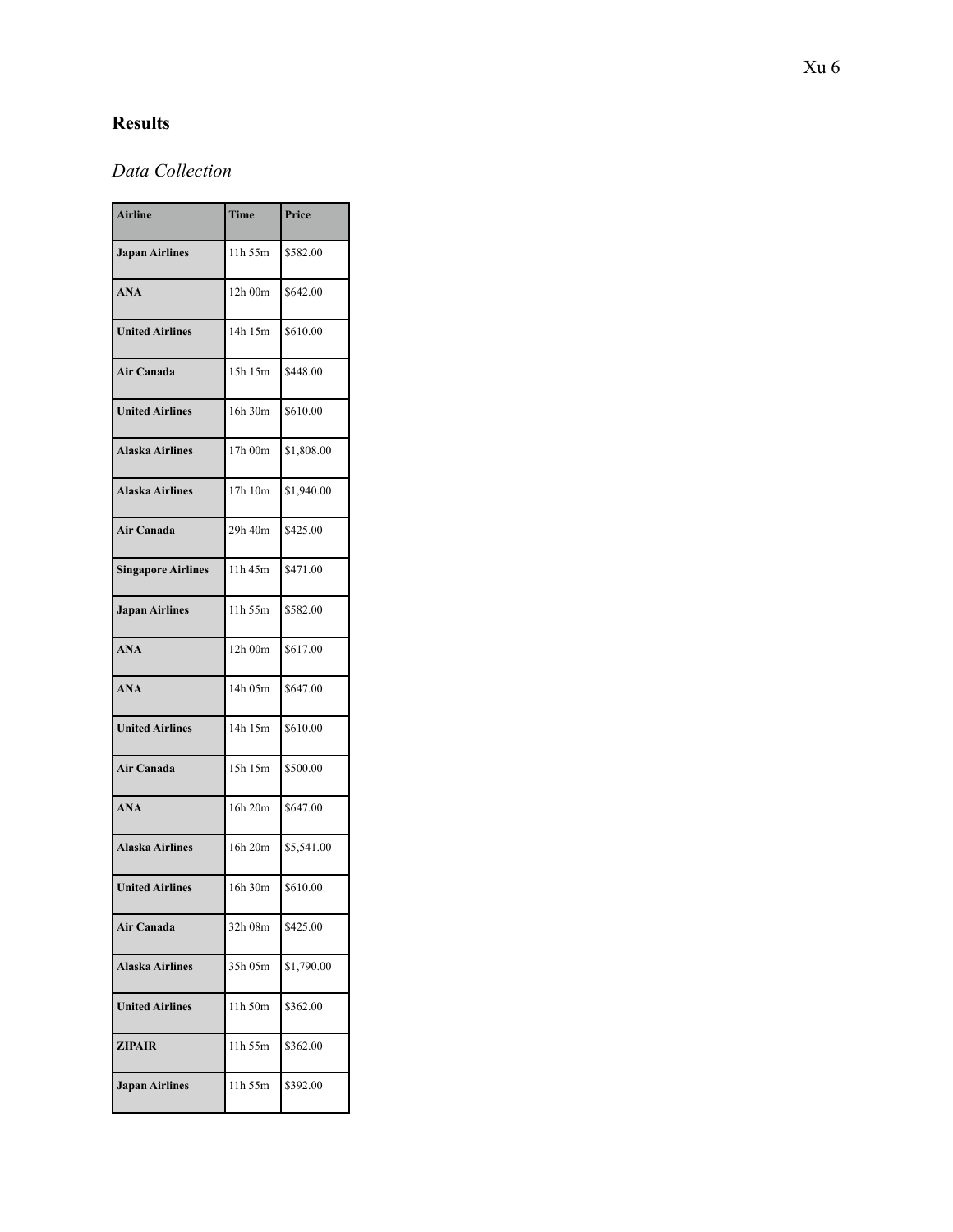| <b>American Airlines</b>   | 11h 55m | \$610.00    |
|----------------------------|---------|-------------|
| <b>ANA</b>                 | 12h 00m | \$390.00    |
| <b>American Airlines</b>   | 14h 15m | \$366.00    |
| <b>United Airlines</b>     | 14h 15m | \$3,782.00  |
| <b>Alaska Airlines</b>     | 15h 00m | \$808.00    |
| Air Canada                 | 15h 15m | \$500.00    |
| <b>United Airlines</b>     | 16h 30m | \$3,782.00  |
| <b>Alaska Airlines</b>     | 16h 30m | \$11,584.00 |
| <b>Alaska Airlines</b>     | 17h 00m | \$730.00    |
| <b>JetBlue</b>             | 17h 40m | \$1,210.00  |
| <b>Alaska Airlines</b>     | 17h 45m | \$587.00    |
| <b>Philippine Airlines</b> | 22h 20m | \$2,315.00  |
| <b>American Airlines</b>   | 25h 42m | \$372.00    |
| <b>Alaska Airlines</b>     | 28h 00m | \$701.00    |
| <b>Singapore Airlines</b>  | 11h 45m | \$520.00    |
| <b>Japan Airlines</b>      | 11h 55m | \$561.00    |
| <b>ANA</b>                 | 12h 00m | \$634.00    |
| <b>United Airlines</b>     | 14h 15m | \$610.00    |
| <b>American Airlines</b>   | 14h 15m | \$765.00    |
| <b>Alaska Airlines</b>     | 15h 00m | \$792.00    |
| Air Canada                 | 15h 45m | \$3,778.00  |
| <b>United Airlines</b>     | 16h 30m | \$610.00    |
| <b>Alaska Airlines</b>     | 16h 30m | \$5,541.00  |
| <b>Alaska Airlines</b>     | 17h 00m | \$808.00    |
| <b>JetBlue</b>             | 17h 40m | \$1,210.00  |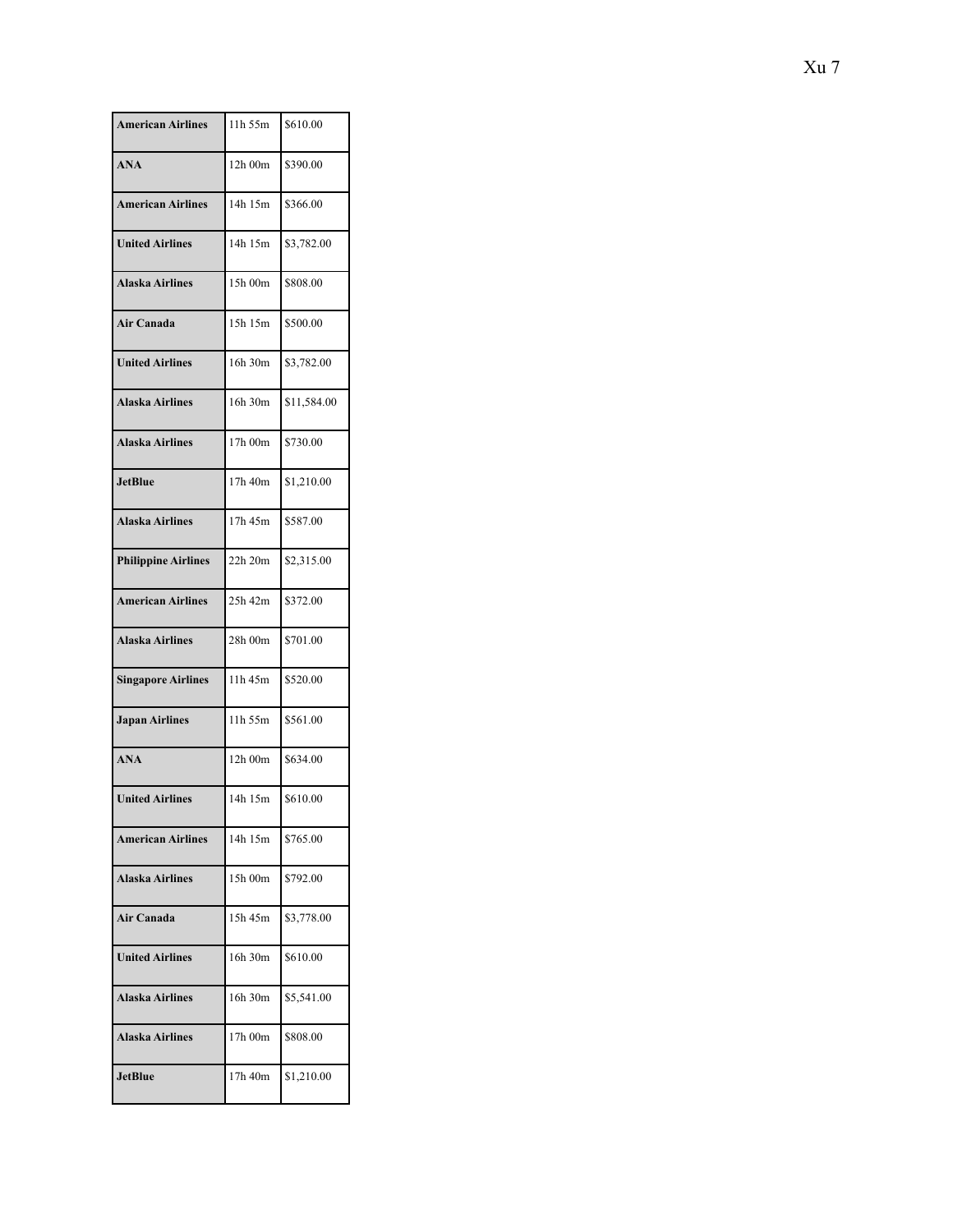| <b>Alaska Airlines</b>     | 17h 45m | \$682.00   |
|----------------------------|---------|------------|
| <b>United Airlines</b>     | 23h 55m | \$366.00   |
| <b>United Airlines</b>     | 11h 50m | \$362.00   |
| <b>ZIPAIR</b>              | 11h 55m | \$363.00   |
| <b>Japan Airlines</b>      | 11h 55m | \$392.00   |
| <b>ANA</b>                 | 12h 00m | \$395.00   |
| <b>United Airlines</b>     | 14h 05m | \$629.00   |
| <b>United Airlines</b>     | 14h 15m | \$366.00   |
| Air Canada                 | 15h 15m | \$425.00   |
| <b>United Airlines</b>     | 16h 20m | \$629.00   |
| <b>United Airlines</b>     | 16h 30m | \$366.00   |
| <b>Alaska Airlines</b>     | 17h 10m | \$1,418.00 |
| <b>Philippine Airlines</b> | 22h 20m | \$2,203.00 |
| <b>American Airlines</b>   | 25h 42m | \$372.00   |
| <b>Singapore Airlines</b>  | 11h 45m | \$569.00   |
| <b>Japan Airlines</b>      | 11h 55m | \$561.00   |
| <b>ANA</b>                 | 12h 00m | \$606.00   |
| <b>American Airlines</b>   | 14h 15m | \$614.00   |
| <b>United Airlines</b>     | 14h 15m | \$660.00   |
| <b>American Airlines</b>   | 15h 00m | \$664.00   |
| <b>Alaska Airlines</b>     | 15h 00m | \$792.00   |
| Air Canada                 | 15h 15m | \$425.00   |
| <b>Air Canada</b>          | 15h 45m | \$610.00   |
| <b>United Airlines</b>     | 16h 30m | \$660.00   |
| <b>Alaska Airlines</b>     | 17h 00m | \$736.00   |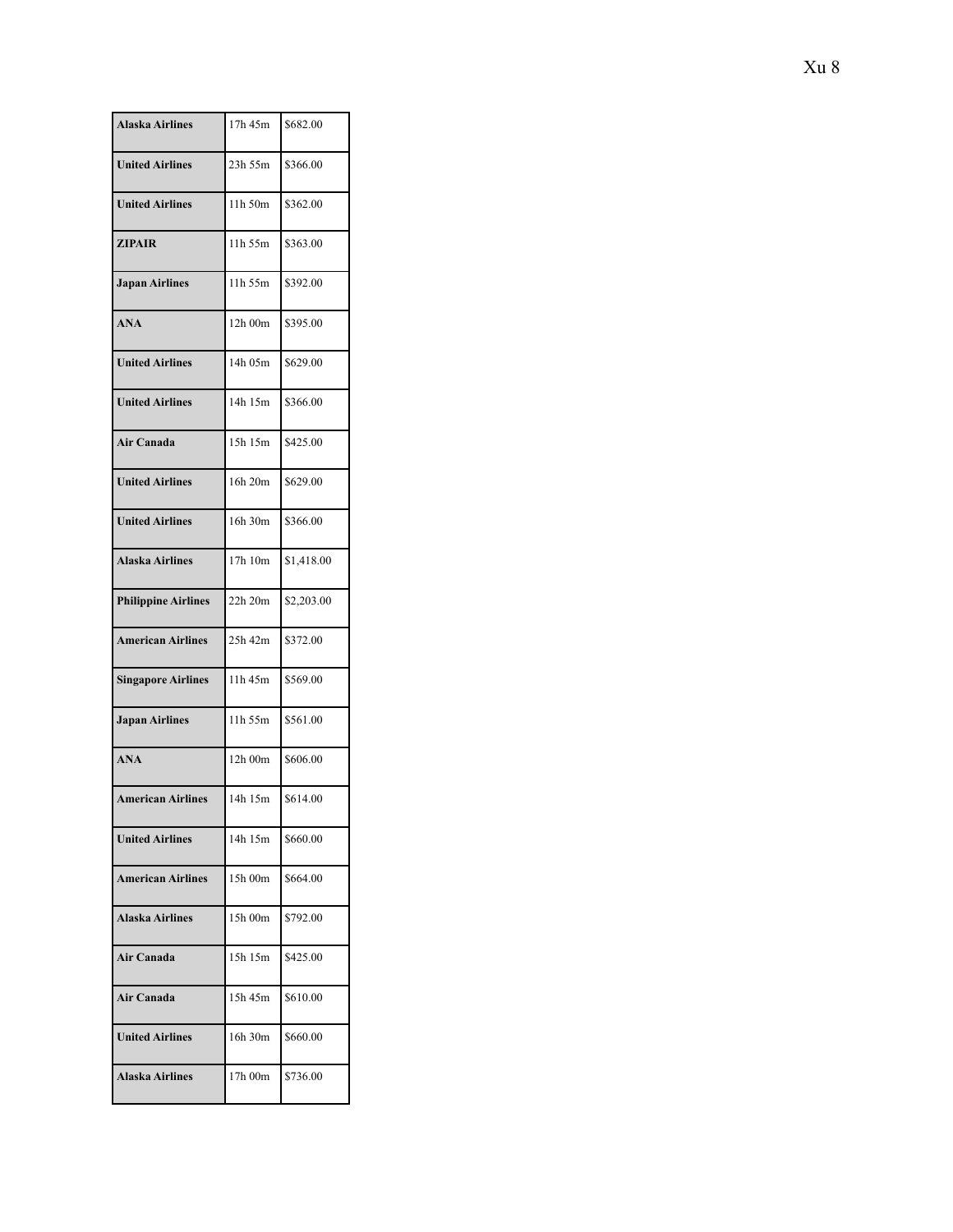| <b>Alaska Airlines</b>    | 17h 10m | \$817.00   |
|---------------------------|---------|------------|
| <b>JetBlue</b>            | 17h 40m | \$2,258.00 |
| <b>Alaska Airlines</b>    | 17h 45m | \$730.00   |
| <b>United Airlines</b>    | 23h 53m | \$366.00   |
| <b>ZIPAIR</b>             | 11h 45m | \$363.00   |
| <b>Japan Airlines</b>     | 11h 45m | \$392.00   |
| <b>Singapore Airlines</b> | 11h 45m | \$516.00   |
| <b>United Airlines</b>    | 11h 50m | \$362.00   |
| <b>ANA</b>                | 12h 00m | \$377.00   |
| <b>ANA</b>                | 14h 05m | \$588.00   |
| <b>United Airlines</b>    | 14h 15m | \$366.00   |
| Air Canada                | 15h 15m | \$448.00   |
| <b>Japan Airlines</b>     | 15h 45m | \$356.00   |
| <b>Alaska Airlines</b>    | 26h 10m | \$1,110.00 |

The table shows 86 data entries for flights from LAX to NRT from the week of 12/26/2021 to 1/1/2022 recording each flight's Airline provider, duration of flight ("Time"), and Price of ticket. The data is collected from kayak.com.

## *Data Handling*

Below find the Python code I wrote to process the data and arrive at the Weighted Average Slope

for the dataset.

import pandas as pd import numpy as np import matplotlib.pyplot as plt import seaborn as sns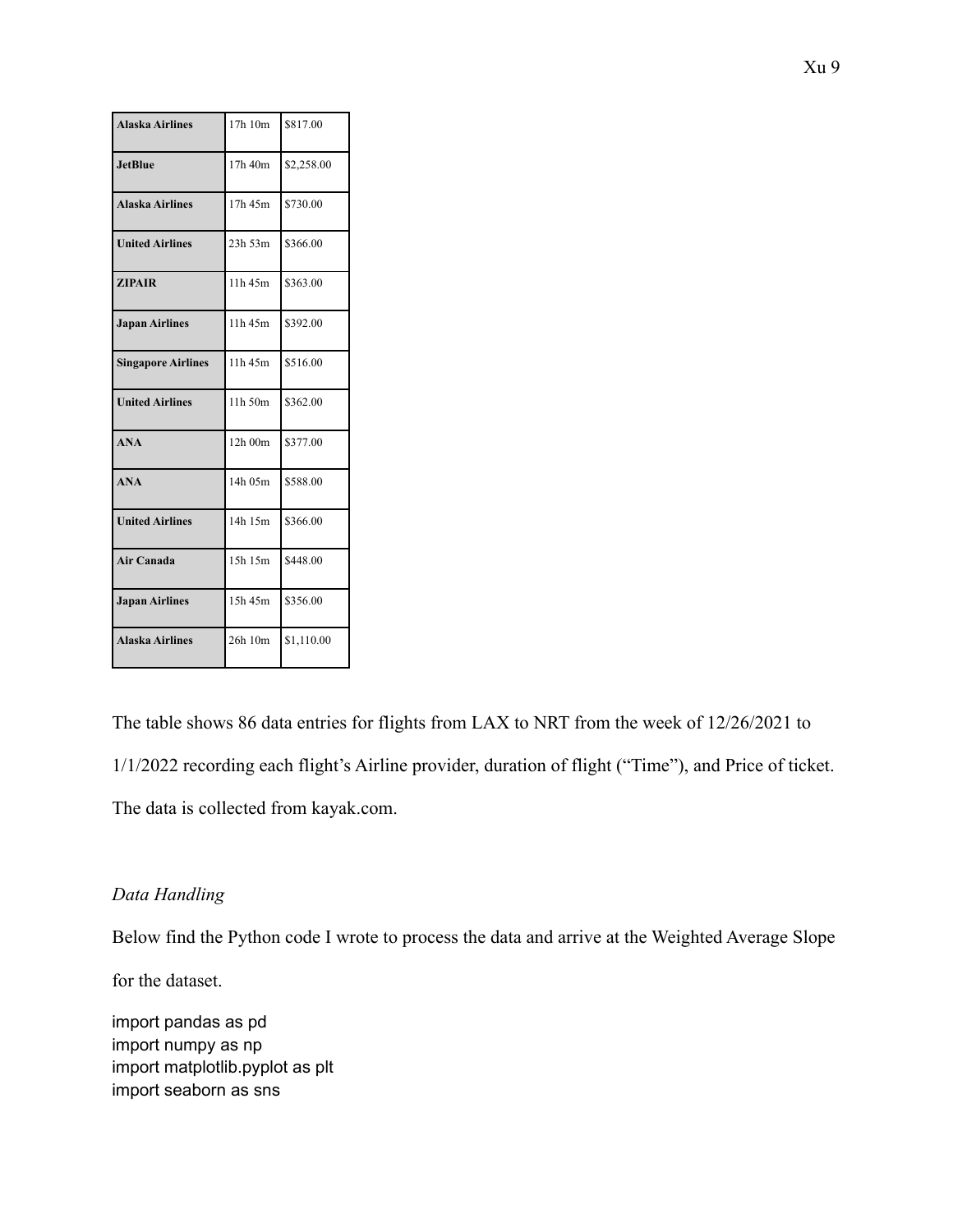```
#General Information
df = pd.read_csv("~/Desktop/Python/Venus Aero/LAX-_NRT_ Price vs. Time - Sheet1.csv")
print(df.head(3))
print(df.tail(3))
print(df.info())
print(df.describe())
#Data Cleaning
k = 0while k < len(df.index):
  i = df['Time'][k].split("")hours = int(i[0][:2])minutes = int(i[1][:2])minutes += hours * 60
  df["Time"][k] = minutes
  price = df["Price"][k].strip("$")
  price = price.replace(',', '')
  price = price.replace('.00', '')
  df['Price''][k] = int(price)name = df["Airline"][k].replace(" ", "")
  df["Airline"][k] = name
  k+1#Data Organization
df["Ratio"] = df["Price"] / df["Time"]
airlines = list(df.Airline.unique())
for airline in airlines:
  globals()[airline] = df.copy()
  globals()[airline].set_index("Airline", inplace=True)
  airlines.remove(airline)
  globals()[airline].drop(airlines, inplace=True)
  globals()[airline] = globals()[airline].reset_index()
  airlines = list(df.Airline.unique())
ANA = df.copy()ANA.set_index("Airline", inplace=True)
airlines.remove("ANA")
ANA.drop(airlines, inplace=True)
ANA = ANA.reset_index()
```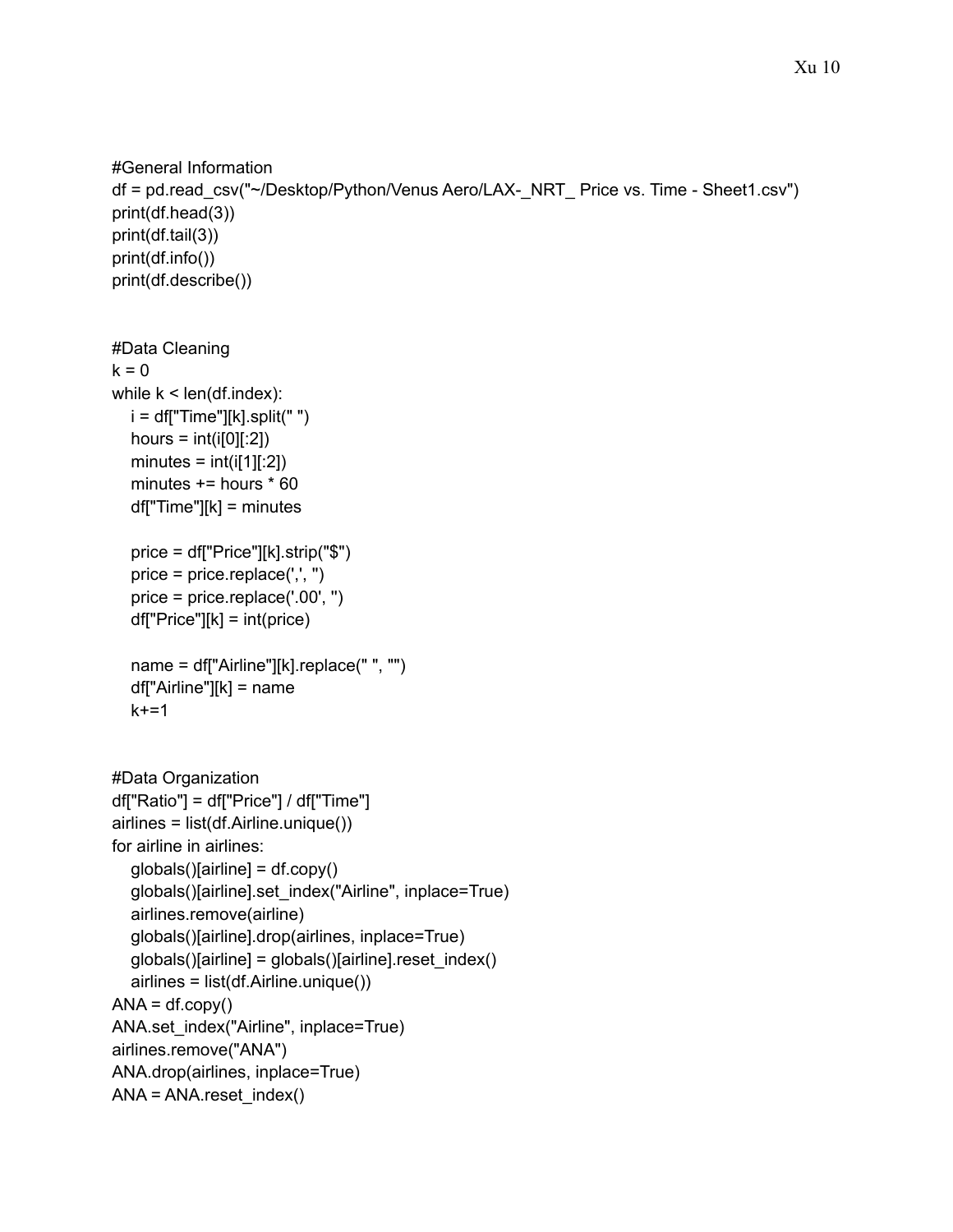```
#Data Visualization
x = pd.Series(df["Time"], name="Time", dtype='float64')
y = pd.Series(df["Price"], name="Price", dtype='float64')
ax =sns.regplot(x=x, y=y)plt.show()
```

```
#Data Selection
def remove_outliers(dataframe):
  dataframe["Z-Score"] = (dataframe["Ratio"] -
dataframe["Ratio"].mean())/dataframe["Ratio"].std(ddof=0)
  k=0while k < len(dataframe.index):
     if dataframe["Z-Score"][k] > 1:
       dataframe.drop(k, inplace=True)
    k+=1
```

```
for airline in airlines:
  remove_outliers(globals()[airline])
remove_outliers(ANA)
```

```
#Data Analysis
df_x = pd.Series(df["Time"], dtype='float64')
df_y = pd.Series(df["Price"], dtype='float64')
corr = df_x.corr(df_y)print("Overall Correlation:", corr)
```

```
def get_slope(airline):
  time = pd.Series(airline["Time"], dtype='float64')
  price = pd.Series(airline["Price"], dtype='float64')
  m, b = np.polyfit(time, price, 1)
```

```
total_entries = len(JapanAirlines) +len(ANA) +len(UnitedAirlines) +len(AirCanada)
+len(AlaskaAirlines) +len(AmericanAirlines) +len(PhilippineAirlines) +len(JetBlue) +len(ZIPAIR)
+len(SingaporeAirlines)
  weight = len(airline) / total entries
```

```
slope = m * weightreturn slope
```

```
def get intercept(airline):
  time = pd.Series(airline["Time"], dtype='float64')
```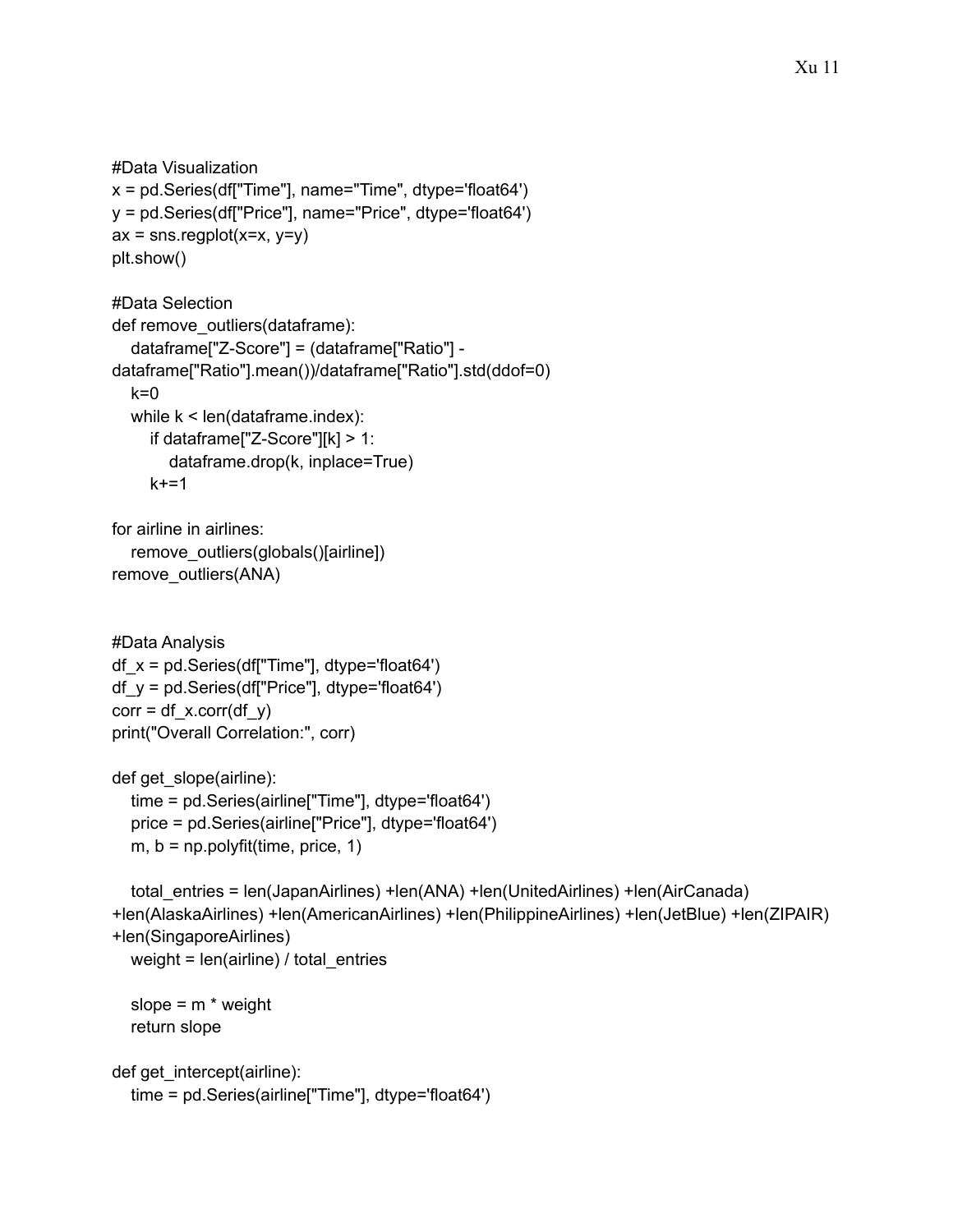```
price = pd.Series(airline["Price"], dtype='float64')
  m, b = np.polyfit(time, price, 1)total_entries = len(JapanAirlines) +len(ANA) +len(UnitedAirlines) +len(AirCanada)
+len(AlaskaAirlines) +len(AmericanAirlines) +len(PhilippineAirlines) +len(JetBlue) +len(ZIPAIR)
+len(SingaporeAirlines)
  weight = len(airline) / total_entries
  intercept = b * weightreturn intercept
weighted slope = 0weighted_intercept = 0
for airline in airlines:
  weighted slope += get slope(globals()[airline])
  weighted_intercept += get_intercept(globals()[airline])
  print(airline + ": " + str(get_slope(globals()[airline])) + ", " + str(get_intercept(globals()[airline]))
)
weighted_slope += get_slope(ANA)
weighted intercept += get intercept(ANA)
print("ANA:", get_slope(ANA), get_intercept(ANA))
print("Weighted Average Slope:", weighted_slope)
print("Weighted Average Intercept:", weighted_intercept)
```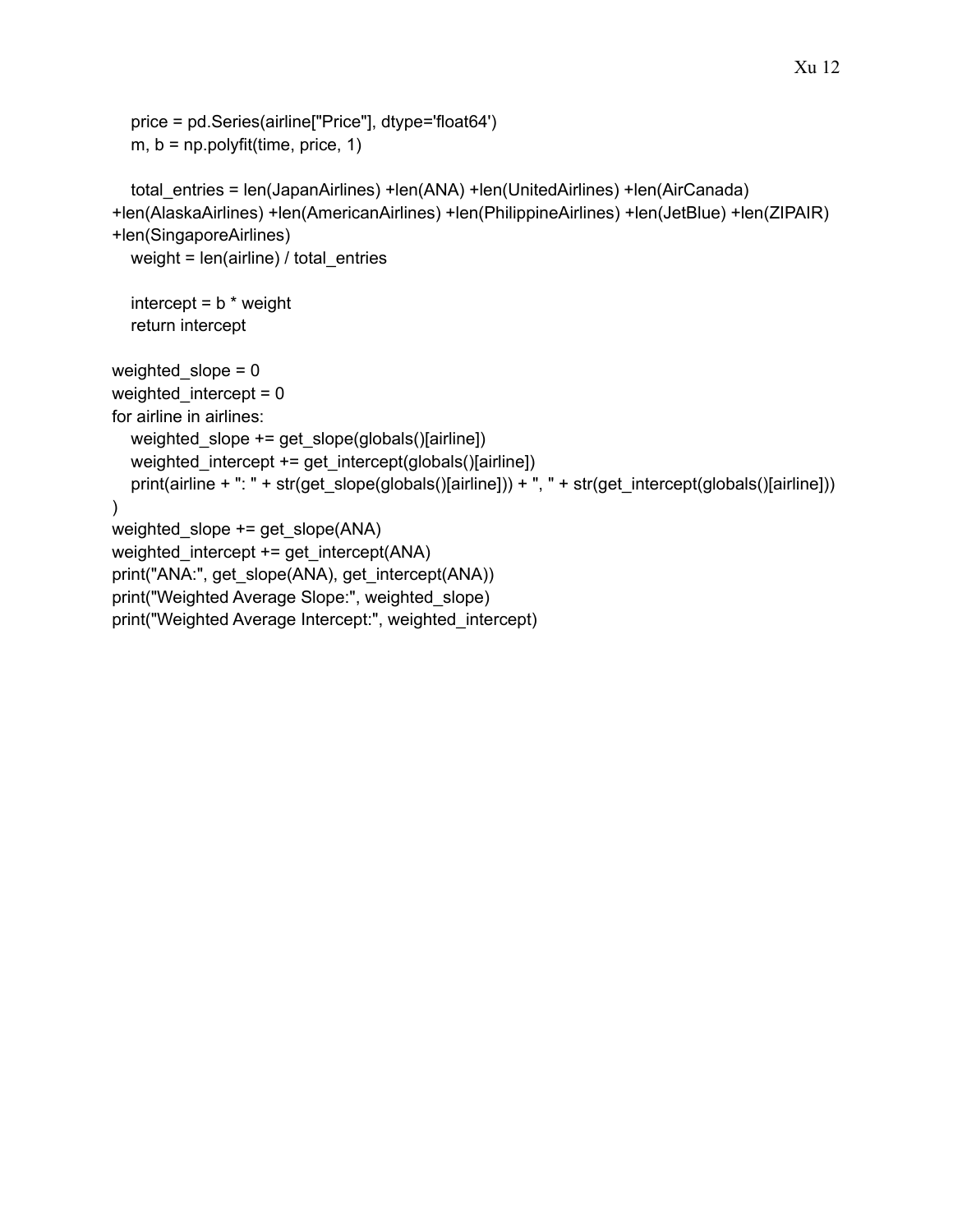

Figure above shows the distribution of all data entries for flights from LAX to NRT from the week of 12/26/2021 to 1/1/2022. The line represents the line of best fit for the data before eliminating outliers.

## *Data Analysis*

## Overall Correlation: 0.09854667721438881

| Airline         | Weighted Slope        | Weighted Intercept |
|-----------------|-----------------------|--------------------|
| Japan Airlines  | -0.036398211225811786 | 64.73960379487602  |
| United Airlines | -0.016063495347135526 | 144.01409201215714 |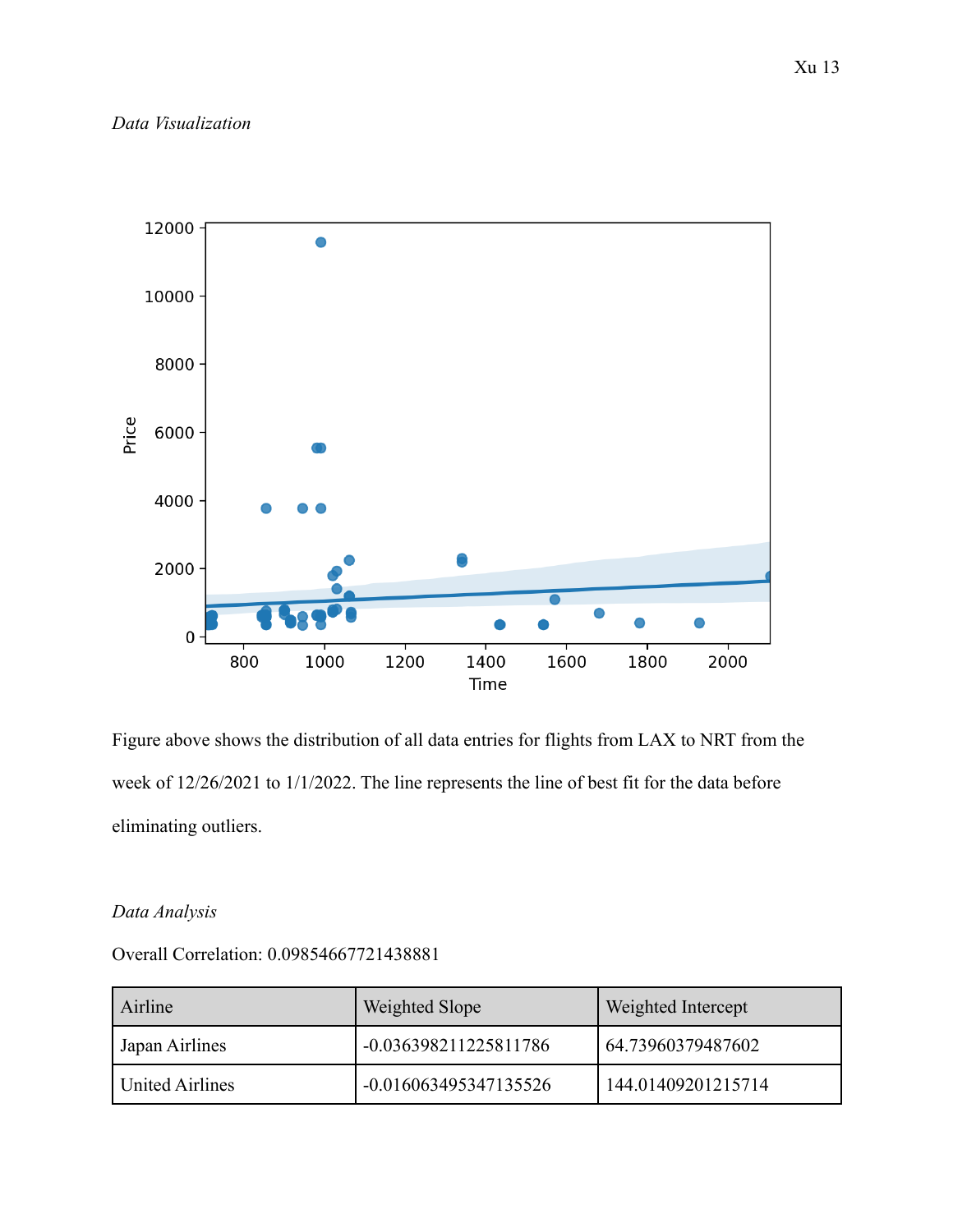| Air Canada                    | -0.006955935957443411 | 67.07877644375706   |
|-------------------------------|-----------------------|---------------------|
| Alaska Airlines               | 0.09702220366641995   | 117.16234295861155  |
| <b>Singapore Airlines</b>     | 0.015053441214663864  | 10.612676056338028  |
| <b>ZIPAIR</b>                 | 0.007140746577366297  | 5.105633802816899   |
| <b>American Airlines</b>      | -0.017721485670349004 | 53.815030698294834  |
| JetBlue                       | 0.01607759766144034   | 17.042253521126753  |
| Philippine Airlines           | 0.02374395627496322   | 31.81690140845071   |
| <b>ANA</b>                    | 0.08590089623855827   | -7.2262358776742746 |
| <b>Total Weighted Average</b> | 0.16779971343267222   | 504.1610748187546   |

The above table shows each airline's Weighted Slope value as taken from the line of best fit of each airline's Time and Price series. The table also shows the Weighted Average Slope of the whole dataset, approximately *0.16780*. This value means that for each one unit marginal increase in Time of flight from LAX to NRT, the Price of said flight increases by 0.16780 units. Since the units used for Time and Price throughout the analysis are minutes and USD respectively, we can interpret this as the following:

*When the duration of a flight from LAX to NRT during the week from 12/26/2021 to 1/1/2022 increases by 1 minute, the price of said flight also increases by about \$0.17, and vice versa.*

This result is significant because it can help us to extrapolate a hypothesized ticket price for a LAX to NRT flight that is one-hour in duration.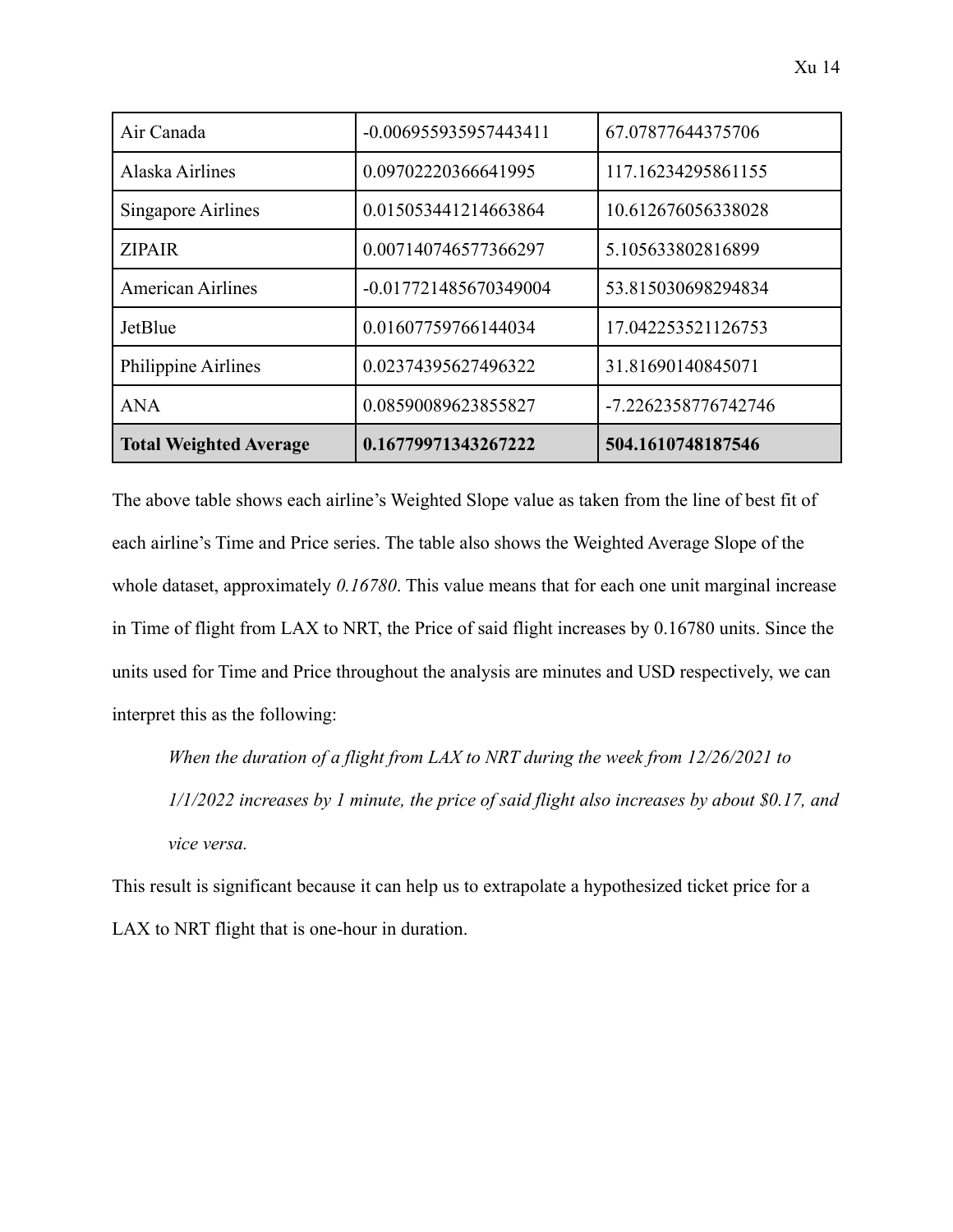#### **Conclusion**

Using the Weighted Average Slope and Weighted Average Intercept found, we can conclude the following formula:

### *Price = 0.16779971343267222 \* Time + 504.1610748187546*

Using this formula, we can extrapolate that the price for a 60-minute flight from LAX to NRT is \$514.23.

From common sense, we know that duration of a flight should be negatively correlated to the price of the ticket. This means that people should be willing to pay more for shorter flights, and less for longer flights. However, in this paper we found the slope to be a positive number, which is an unreasonable result. This can be due to several reasons. One, the sample size is too small. The dataset only contains 86 entries, and after eliminating outliers only 71 entries remained. These 71 entries are representing 10 airlines, which means on average each airline is only represented by 7.1 data entries. Since both the Weighted Average Slope and Weighted Average Intercept are calculated on an airline-specific basis, this small sample size can inflict significant skew to the data. Second, the sample is taken during the week starting from the day after Christmas. Christmas is a major holiday and consumer behaviors around the holiday might be different than the average consumer behavior. Lastly, the Overall Correlation of the dataset is about 0.09855. We can calculate  $R^2$  by squaring the Overall Correlation, arriving at the value 0.00971. This means that only 0.971% of the price of a LAX to NRT flight ticket from 12/26/2021 to 1/1/2022 is due to its duration, a very weak correlation.